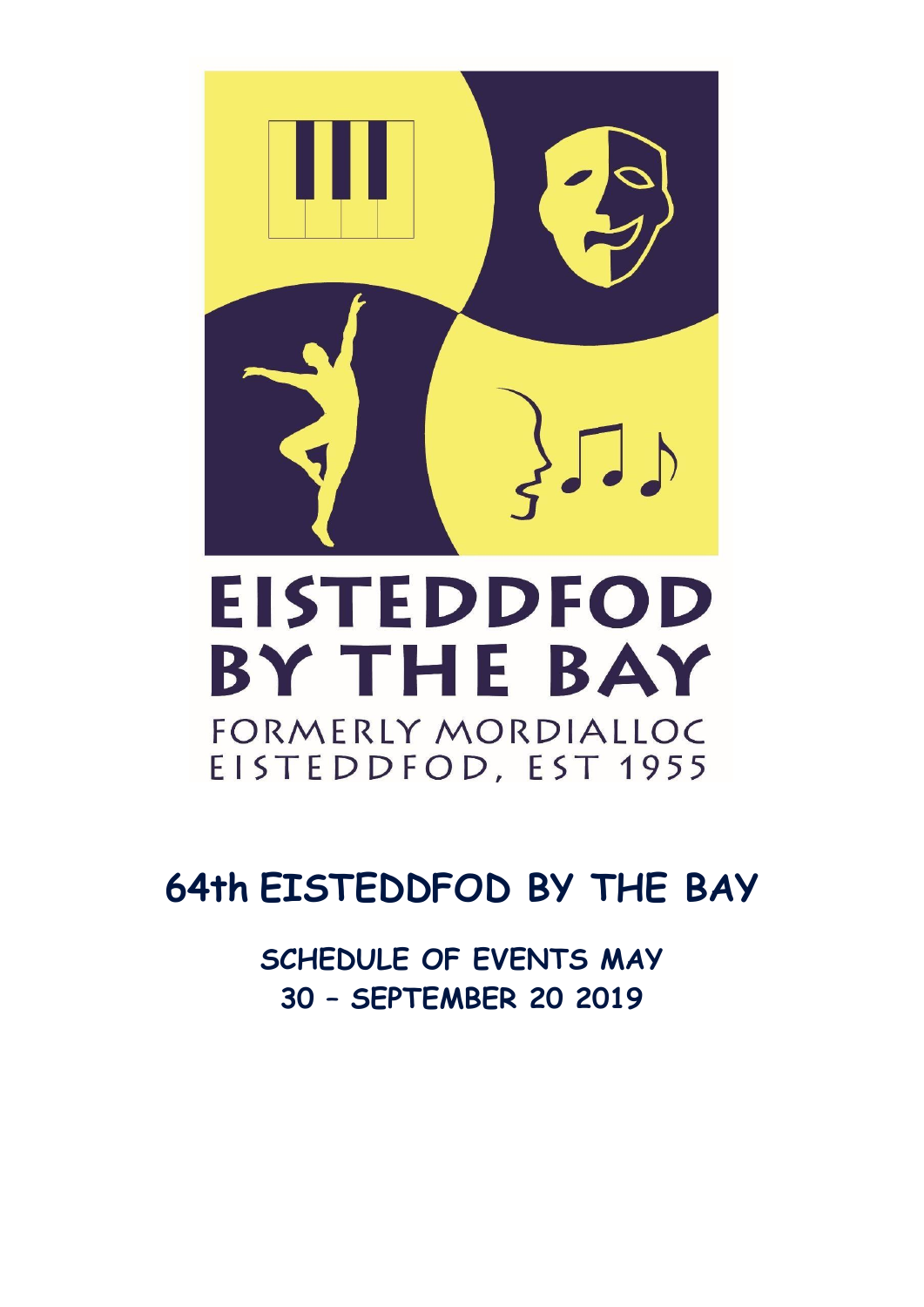

 EISTEDDFOD BY THE BAY INC. ACKNOWLEDGES THE FINANCIAL SUPPORT OF THE CITY OF KINGSTON

EISTEDDFOD BY THE BAY INC. IS SUPPORTED BY THE VICTORIAN GOVERNMENT THROUGH CREATIVE VICTORIA

> 2010 CITY OF KINGSTON AUSTRALIA DAY COMMUNITY GROUP AWARD

## **Eisteddfod by the Bay is a Child Safe Organisation Entry & Payment Methods**

## **Online Entry and Payment System**

- **Eisteddfod by the Bay** accepts entries and credit card payments online via **STARDOM**  system a[t](http://www.stardom.com.au/) **[www.stardom.com.au](http://www.stardom.com.au/)**
- The online entry system is easy to negotiate and there is a YouTube video available to guide you through the process. Once you have set up your account, your contact details will be securely recorded, so with future entries you can just log on and enter the sections of your choice and lodge payment.
- You will be given a print out of your entry as receipt on payment. **Entries are held online for 7 days and will automatically be deleted if payment** is not received during that time.
- You can go back into the site and make any alterations up to the closing date for no extra charge.
- Contact your Section Convenor if you have any problems lodging your entry.

## **Other Charges**

- All entries have the **<u>one administrative charge of \$4.00 per entry</u>,** no matter how many sections you enter.
- For late entries you will need to apply direct to the Section Convenor. Please not late entries will only be accepted at the discretion of the section Convenor depending on entry numbers already received.
- A fee of \$10.00 will be charged for late entries.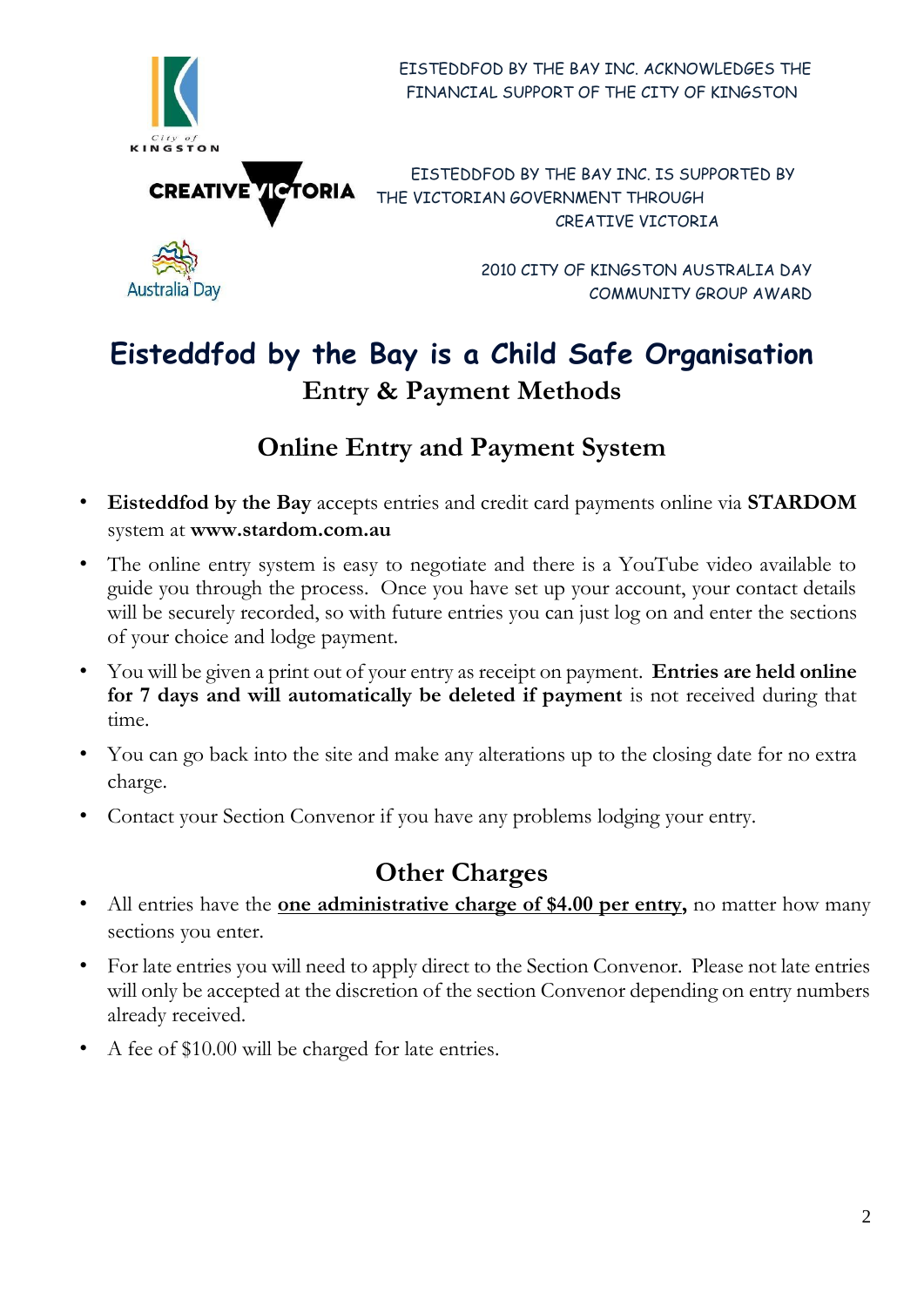**Stardom Online Entry and Payment System:Stardom Online Entry and Payment System: [www.stardom.com.www.stardom.com.aauu](http://www.stardom.com.au/)** 

**General Enquiries: eisteddfodbythebay.com.auGeneral Enquiries: eisteddfodbythebay.com.au** 

**Website: Website: [www.eisteddfodbythebay.com.www.eisteddfodbythebay.com.aauu](http://www.eisteddfodbythebay.com.au/)** 

**Facebook: https://.facebook.com/EisteddfodByTheBayFacebook: https://.facebook.com/EisteddfodByTheBay** 

**Check our Facebook page for all the latest informationCheck our Facebook page for all the latest information** 

## **Eisteddfod by the Bay (formerly Mordialloc Eisteddfod)**

**Eisteddfod by the Bay Inc.** is a not for profit organisation run by a voluntary committee who are dedicated to the performing arts. Eisteddfod by the Bay is grateful for the support provided by all our sponsors and we thank all the volunteers who assist us throughout the year with all disciplines. Without the continued support of sponsors and volunteers we would not be able to provide such a high standard of competition.

The Eisteddfod by the Bay Committee is open to anyone who would like to contribute to the success of our eisteddfod. Our President Jill Page would be pleased to speak with you on 9551 2710 /0412 161 399 or jillbpage@gmail.com

If you would like to get involved either through sponsorship or volunteering, one of our Section Convenors will be pleased to speak to you. Section Convenor contact details are listed under their section or you can contact our President.

The Eisteddfod by the Bay aim is to provide a nurturing environment that allows each competitor to perform to the very best of their ability. In this our 64th year, we are proud of our long history of promoting the performing arts in Melbourne. We look forward to continuing to support and encourage our entrants to develop and gain confidence now and in the future.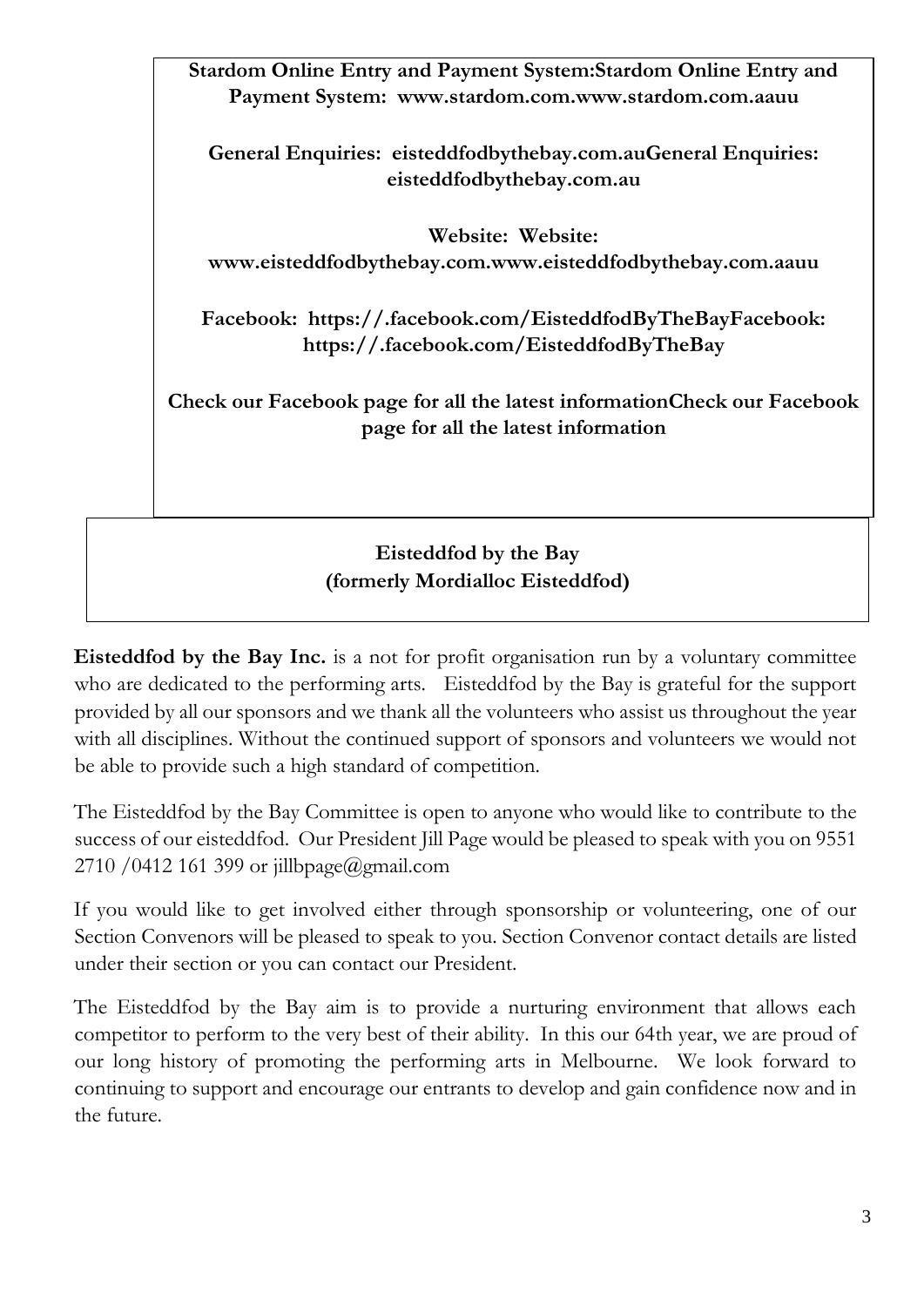|  | <b>Eisteddfod by the Bay Committee Members 2019</b> |
|--|-----------------------------------------------------|
|--|-----------------------------------------------------|

| President                       | <b>Jill Page OAM</b>   |
|---------------------------------|------------------------|
| Vice President                  |                        |
| Treasurer                       | Rodger Smith           |
| Secretary                       | <b>Beverley Harvey</b> |
| <b>Administrative Secretary</b> |                        |
| Minute Secretary                |                        |
| Senior Vocal Convenor           | <b>Jill Page OAM</b>   |
| Choral Festival Convenor        | Dorothy Booth          |
| Junior Vocal Convenor           | Isabella Horsley       |
| Pianoforte Convenor             | Denise Grocke AO       |
| Speech & Drama Convenor         | Andrea Crawford        |
| <b>Committee Members</b>        | Viki Horsley           |

## **SPEECH & DRAMA**

 **Section Convenor: Andrea Crawford Phone: 0400 069 983 Email: andrcraw@optusnet.com.au Postal Address: P O Box 7017 Aspendale, 3195 Performance Dates: Thursday 30, Friday 31 May 2019 Saturday 1 June, Sunday 2 June 2019**  Venue: Kingston Arts Centre cnr South Rd & Nepean Hwy, **Moorabbin – Melway reference - 77/D5** 

 **Adjudicator: Jillian Burgess Closing Date for entries: Friday 26 April 2019** 

## **CHORAL (Primary, Secondary & Open Age)**

 **Section Convenor: Dorothy Booth Phone: 0417 997 712 Email: dorro5@optusnet.com.au Postal Address: 5 Marina Road, Mentone, 3194 Performance Date: Thursday 20 June, 2019 Venue: Kingston City Hall**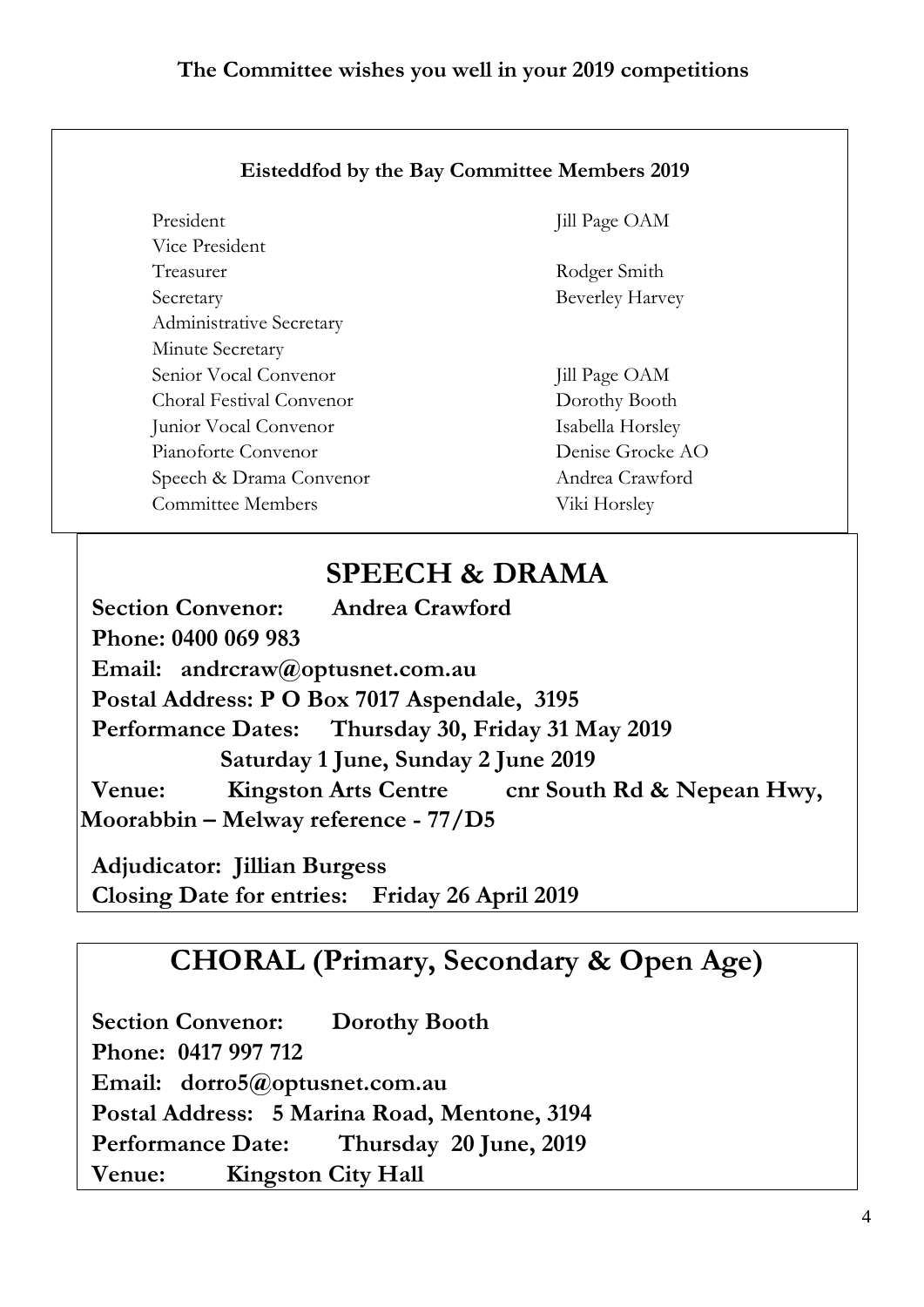**985 Nepean Highway, Moorabbin (Melway reference – Map 77/D5)** 

 **Adjudicator: Carole McKenzie Closing Date for entries: Friday 31 May 2019** 

## **JUNIOR VOCAL (18 years & under)**

 **Section Convenor: Isabella Horsley Phone: 0490 068 314 Email: bellanote@optusnet.com.au Postal Address: P O Box 5031, Hughesdale, 3166 Performance Dates: Sunday 4 August 2019, Friday 9 August 2019 Sunday 11 August 2019 Venue: Kingston Arts Centre Cnr South Rd & Nepean Hwy, Moorabbin (Melway reference–Map 77/D5) Adjudicator: TBA Closing Date for entries: Friday 28 June 2019 SENIOR VOCAL Section Convenor: Jill Page OAM Phone: 9551 2710 or 0412 161 399 Email: jillbpage@gmail.com Postal Address: 34 Golf Links Crescent, Dingley Village 3172 Performance Dates: Saturday August 24, Sunday August 25, Thursday 29 August 2019 Venue: Kingston Arts Centre cnr South Rd & Nepean Hwy, Moorabbin (Melway reference–Map 77/D5) Adjudicator: Suzanne Johnston Closing Date for entries: Friday 2 August 2019**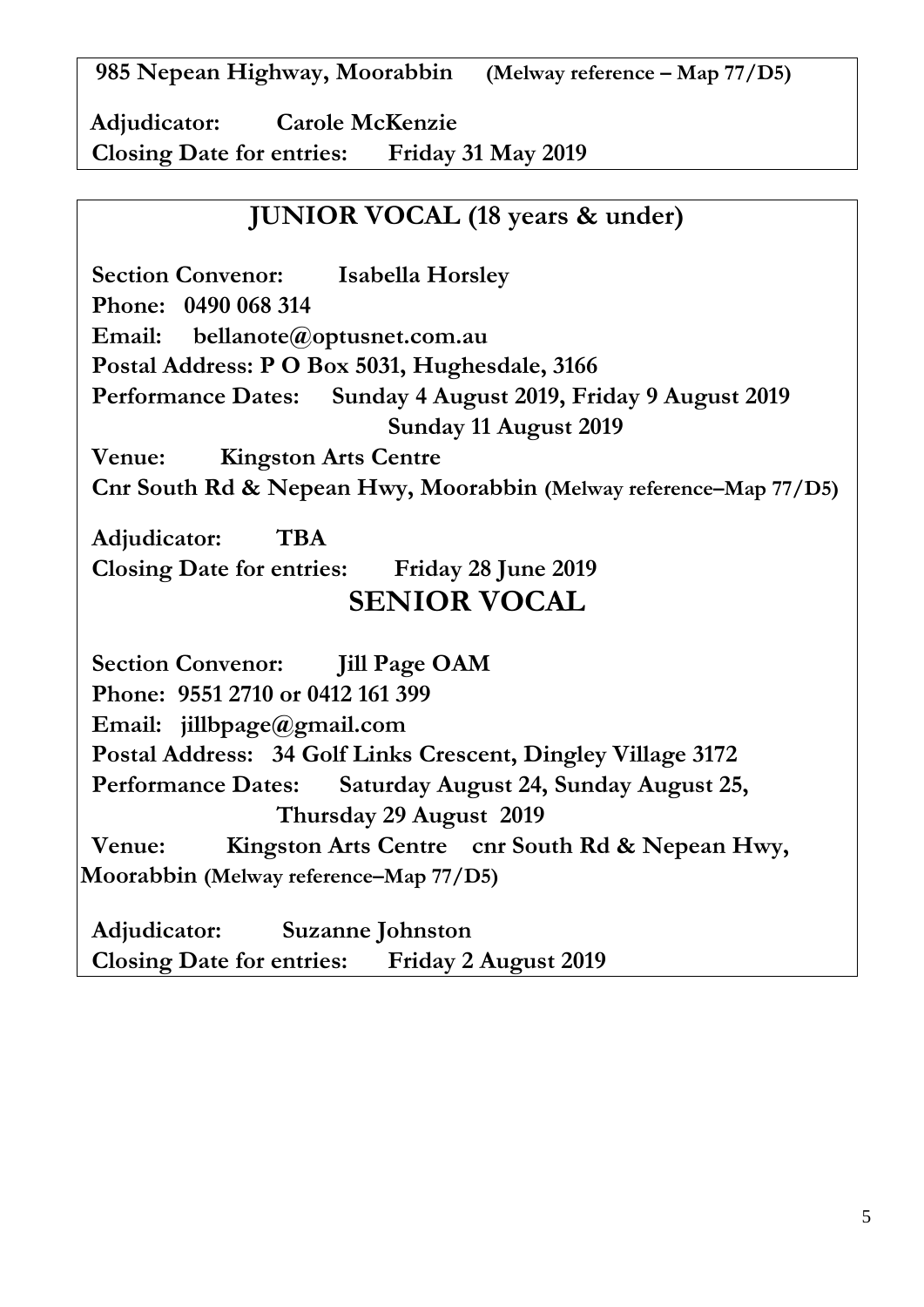## **PIANOFORTE**

 **Section Convenor: Denise Grocke AO Phone: 9589 4284 or 0402 579 819 Email: denisegrocke2@gmail.com Postal Address: P O Box 7210 Beaumaris, 3193 Performance Dates: Sunday September 8, Sunday September 15 2019 Friday evening 20 September 2019 Venue: Kingston Arts Centre cnr South Rd & Nepean Hwy, Moorabbin (Melway reference–Map 77/D5)**

 **Adjudicator - Helen Kasztelan M.Mus, L.Mus.A Closing Date for entries: Friday 9 August 2019** 

**(please note some sections may close earlier if section entry limit is reached)**

## **ACCOMPANIST DETAILS**

**Junior Vocal: TBA**

**Senior Vocal: Linda O'Brien Phone 9380 8800 or 0409 130 789** 

**Competitors who require the official accompanist MUST contact the accompanist at least 21 DAYS prior to their performance** 

**It is not acceptable to present your music on the day of performance** 

## **SPEECH & DRAMA**

Queries to: Speech & Drama Convenor – Andrea Crawford **Enter Online through STARDOM A fee of \$10.00 will be charged for late entries** 

**Email: andrcraw@optusnet.com.au**

**THE PETER SPYKER JUNIOR ENCOURAGEMENT AWARD Awarded to a Competitor 12 Years & Under** 

**THE KINGSTON TROPHIES SENIOR ENCOURAGEMENT TROPHY** 

**Awarded to a Competitor 13 Years – 16 Years These awards will be chosen by the Adjudicators**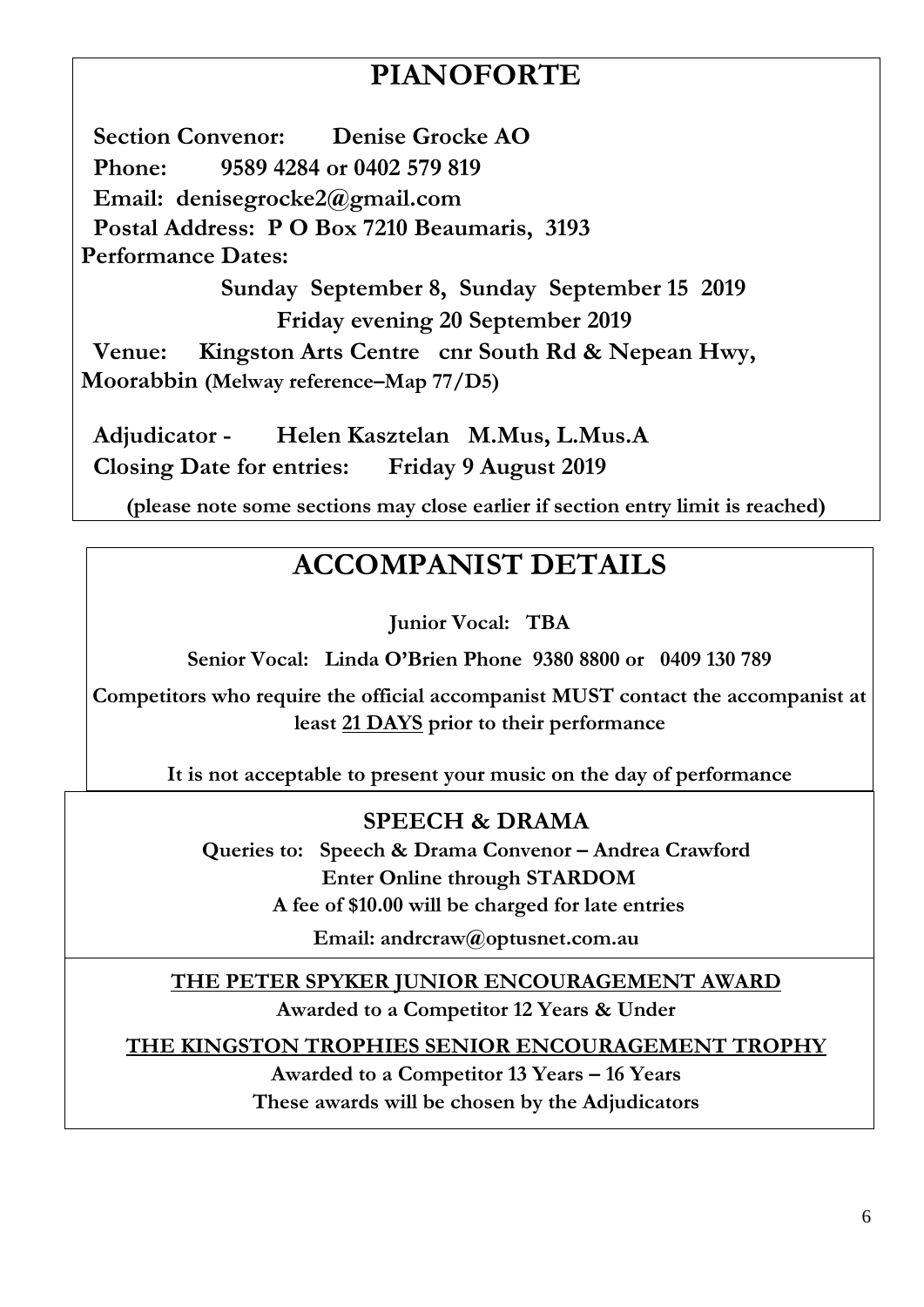**All sections should be memorised unless stated otherwise If less than 4 entries received in any section, it will be joined with another age group or cancelled** 

#### **TROPHIES & MEDALLIONS AWARDED**

#### **SECTIONS 1 - 6**

**Time Limit 3 minutes (max)** 

 **1: 7 yrs & under - Solo own choice Nursery Rhymes or Poem**

 **-** Costume optional Entry fee \$13.00

- **2: 8 yrs & under Poem** Entry fee \$13.00
- **3: 8 yrs & under - Prose Narrative/Drama –** Costume Optional Entry fee \$13.00
- **4: 10 yrs & under Poem** Entry fee \$13.00
- **5: 10 yrs & under Prose Narrative/Drama -** Costume Optional Entry fee \$13.00 **(Sponsored by Speech Teachers' Association of of Victoria Inc.)**
- **6: 10 yrs & under – Duologues –** Costume optional Entry fee \$26.00

#### **SECTIONS 7 – 17**

**Time Limit 3 - 4 minutes** 

- **7: 12 yrs & under - Poem** Entry fee \$13.00
- **8: 12 yrs & under - Prose Narrative/Drama** Costume Optional Entry fee \$13.00
- **9: 12 yrs & under - Duologues** Costume Optional Entry fee \$26.00
- **10: 12 yrs & under - Impromptu Improvisation in Pairs** Entry fee \$26.00
- **11: 12 yrs & under – Public Speaking – Prepared Speech** 3 4 minutes

 – Cue cards optional Entry fee \$13.00 **(Sections 10 & 11 Sponsor: Australian Speech and Communication Association (ASCA)** 

**12: 14 yrs & under - Poem** Entry fee \$13.00

**(Sponsored by Speech Teachers' Association of of Victoria Inc.)**

- **13:** 14 yrs & under Prose Narrative/Drama Costume Optional Entry fee \$13.00
- **14: 14 yrs & under - Duologues –** Costume Optional Entry fee \$26.00
- **15: 14 yrs & under - Impromptu Improvisations in Pairs** Entry fee \$13.00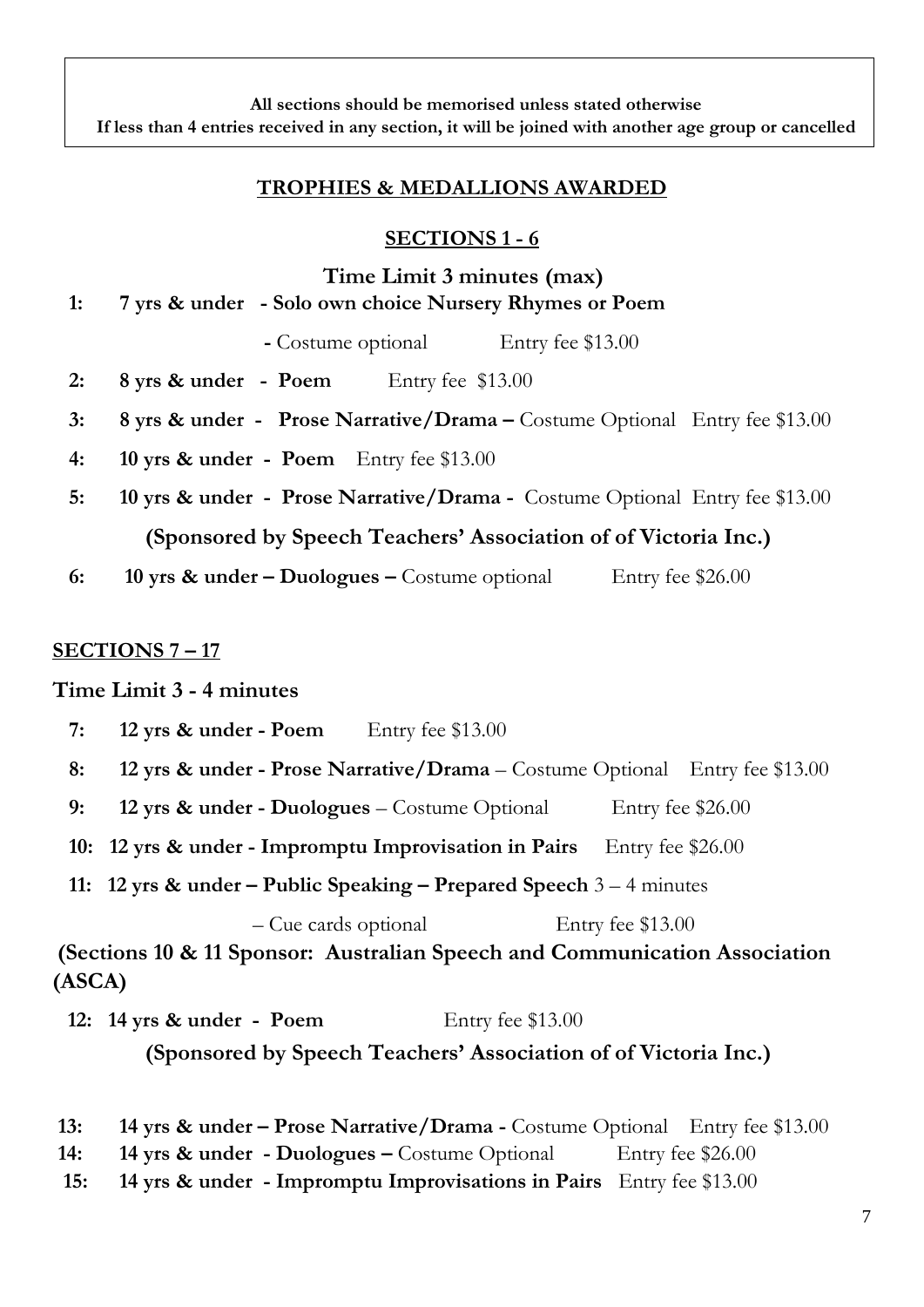#### **16:** 14 years & under – Public Speaking Entry fee \$13.00

- **(A) Prepared Speech 3 – 4 minutes –** Cue cards optional
- **(B) Impromptu Speech of 2 minutes with 2 minute preparation (Sponsor: The English-Speaking Union)**

#### **17: A SHORT SCENE**

**Time limit: 7 minutes maximum Taken from a published play, book or can be an original script**

#### **Minimum 3 or more characters – Costume Optional**

| 17 A: 10 yrs & under: | Entry fee \$26.00 |
|-----------------------|-------------------|
| 17 B: 12 yrs & under: | Entry fee \$26.00 |
| 17 C: 14 yrs & under: | Entry fee \$26.00 |
| 17 D: 16 yrs & under: | Entry fee \$26.00 |

### **SECTIONS 18- 26**

### **Time Limit 3 - 6 minutes**

 **18: 16 yrs & under** – **Shakespeare** – Costume optional Entry fee \$13.00 **19: 16 yrs & under** – **Duologues** - Costume optional Entry fee \$26.00 **20: 16 yrs & under** – **Impromptu Reading** Entry fee \$13.00 **21: 17 yrs & under - Impromptu Improvisations in Pairs** Entry fee \$26.00  **22: 16 yrs & under** – **Junior Speech Championship (2 selections) –** Time 7 mins **(A) Poem (B) Prose Narrative/Drama** Entry fee \$13.00 **23: Open Age – Prose Narrative/Drama** - Costume optional Entry fee \$16.00 **24:** Open Age – Poem **Entry fee \$16.00 25: Open Age – Shakespeare** – Costume optional Entry fee \$16.00 **26:** Open Age – Public Speaking Entry fee \$16.00 (A) **Prepared Speech** 5 – 6 minutes

**(B) Impromptu Speech** of 3 minutes with 2 minute preparation **(Sponsor: The English-Speaking Union)** 

**Condition of Entry for Open Age – Public Speaking:** 

**A student who enters the Public Speaking section acknowledges that if they are placed 1st or 2nd they will be required to speak at The English-Speaking Union function at a later date.** 

**Eisteddfod by the Bay Online Entry & Payments: www.stardom.com.au**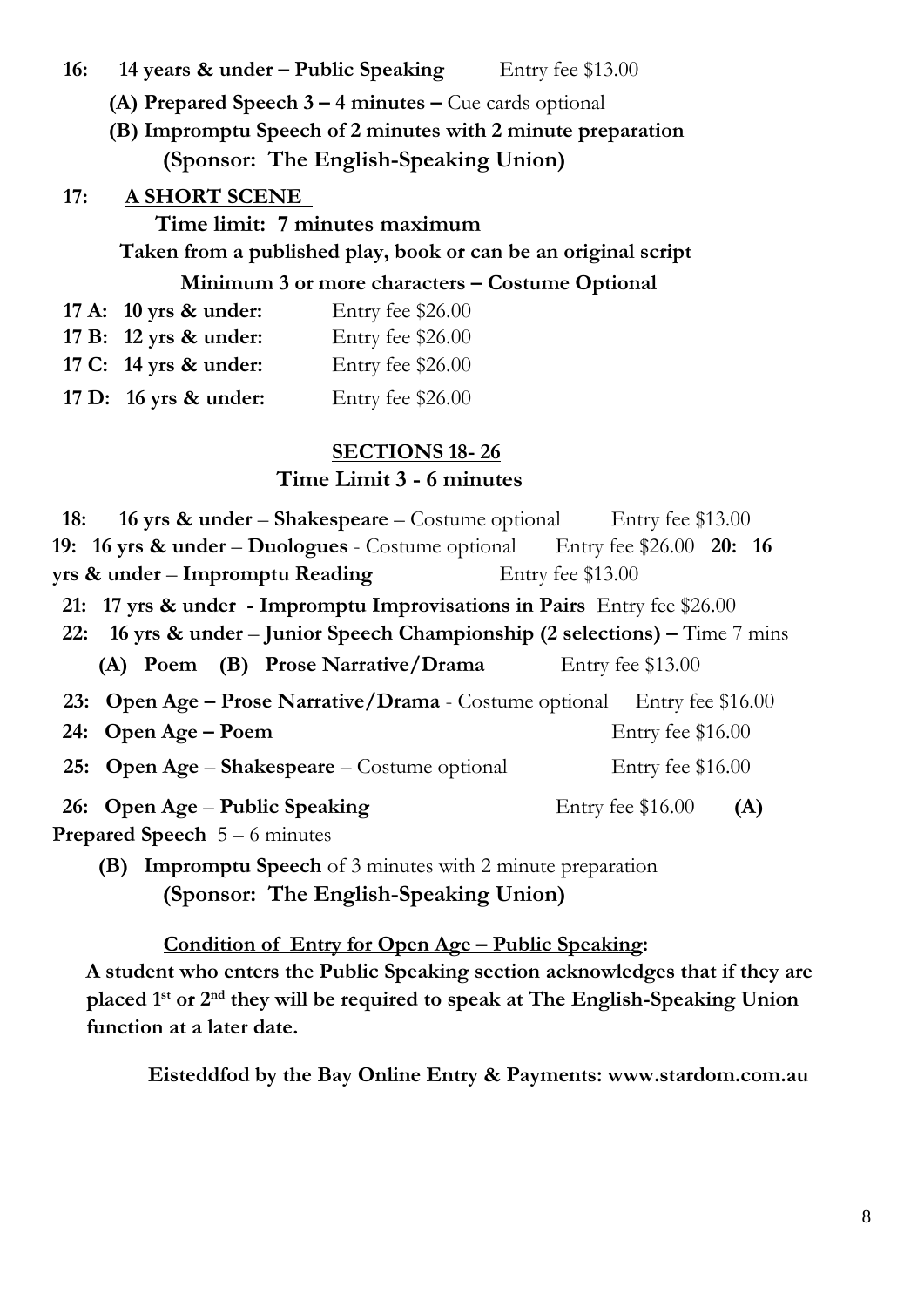## **CHORAL FESTIVAL KINGSTON CITY HALL, 985 NEPEAN HIGHWAY, MOORABBIN Thursday 20 June 2019 Queries to: Choral Festival Convenor Dorothy Booth Enter online through STARDOM A fee of \$10 will be charged for late entries Phone – 0417 997 712 Email – dorro5@optusnet.com.au**

#### **SECTIONS 27, 28, 29 & 30 EACH CHOIR WILL PERFORM TWO CONTRASTING ITEMS**

#### **AN OFFICIAL EISTEDDFOD ACCOMPANIST WILL NOT BE PROVIDED**

**Percussion instruments may be used. Choirs may perform a capella.** 

**Choirs who do not sing from memory may hold their music but a report only will be provided. Choirs holding music will be ineligible for a prize.** 

#### **~ ENTRY \$42 PER SECTION ~**

#### **27. PRIMARY/MIDDLE SCHOOL CHOIRS**

 **(Year 8 & below) - Time limit 8 minutes (To be held Thursday morning 20 June commencing 9.30am)** 

**1st Prize \$100 & Certificate & Ribbons** 

**2nd & 3rd Prize Certificate & Ribbons**

#### **28. SECONDARY SCHOOL CHOIRS**

 **(Year 12 & below) - Time limit 10 minutes (To be held Thursday afternoon 20 June – commencing at 1.30pm)** 

*1st Prize \$100 & Certificate & Ribbons* 

*2nd & 3rd Prize Certificate & Ribbons* 

#### **29. VOCAL GROUP – UP TO 16 VOICES - OPEN AGE**

**Time limit 10 minutes** 

 **(To be held Thursday evening 20 June – commencing at 7pm**)

**1st Prize - \$200, 2nd Prize - \$100, 3rd Prize- \$50** 

**30. OPEN AGE CHOIRS Time limit 12 minutes**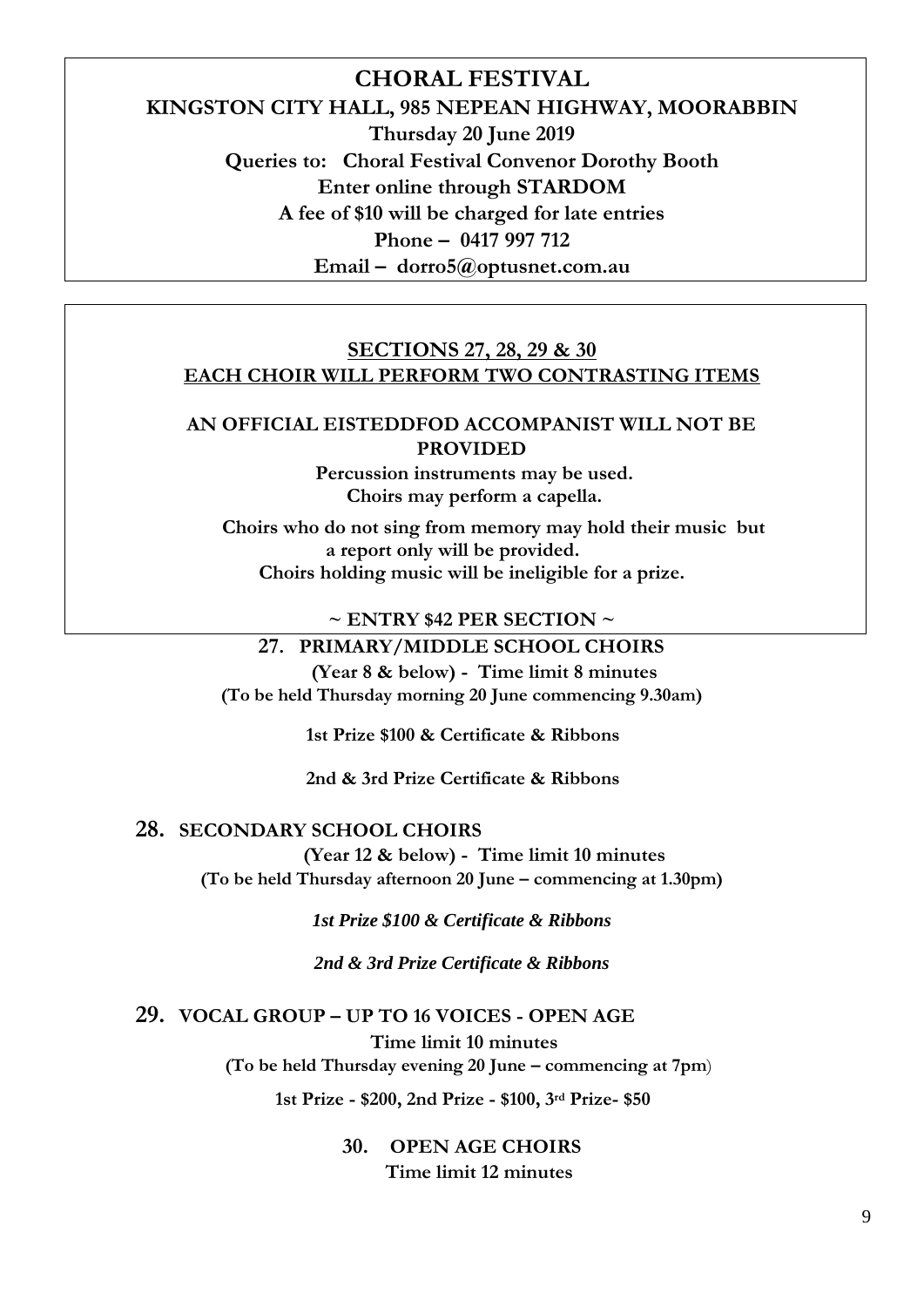**(To be held Thursday evening 20 June – commencing at 8pm)** 

**1st Prize - \$200 2nd Prize - \$100 3rd Prize - \$50** 

## **JUNIOR VOCAL**

**Queries to: Isabella Horsley, Junior Vocal Convenor Enter Online through STARDOM fee of \$10 will be charged for late entries Phone: 0490 068 314 Email: bellanote@optusnet.com.au** 

**ALL competitors must read and comply with the Additional Rules & Regulations, Junior Vocal, located on the Eisteddfod by the Bay website [www.eisteddfodbythebay.com.au](http://www.eisteddfodbythebay.com.au/)**

**Competitors requiring the official accompanist MUST contact the accompanist at least 21 DAYS prior to their performance to notify the performance music** 

**Accompanist: TBA Email: TBA**

#### **SECTIONS 31- 35**

**Time Limit: 3 minutes maximum** 

**1 st Prize Trophy, 2nd & 3rd Prize Medals & Hon. Mention Ribbons & Certificates** 

**31: 8 yrs & under - Solo , Song from a Musical Production - costume optional** 

**20 entrants maximum Entry fee \$13.00** 

**32: 9 – 10 yrs – Solo, Song from a Musical Production costume optional** 

**20 entrants maximum Entry fee \$13.00** 

**33: 11 – 12 yrs – Solo, Classical – Own Choice 20 entrants maximum Entry fee \$13.00** 

**34: 11 – 12 yrs – Solo, Song from a Musical Production – costume optional** 

**20 entrants maximum Entry fee \$13.00** 

**35: 12 yrs & under – Duo/Trio – Own Choice – Entry fee \$26.00** 

#### **SECTIONS 36 – 41**

**Time Limit: 4 minutes maximum** 

**1 st Prize Trophy, 2nd & 3rd Prize Medals & Hon. Mention Ribbons &Certificates** 

**The Joan Arnold Encouragement Award The Joan Arnold Memorial Encouragement Award of \$25.00 to be awarded to a male singer in any Junior Vocal section**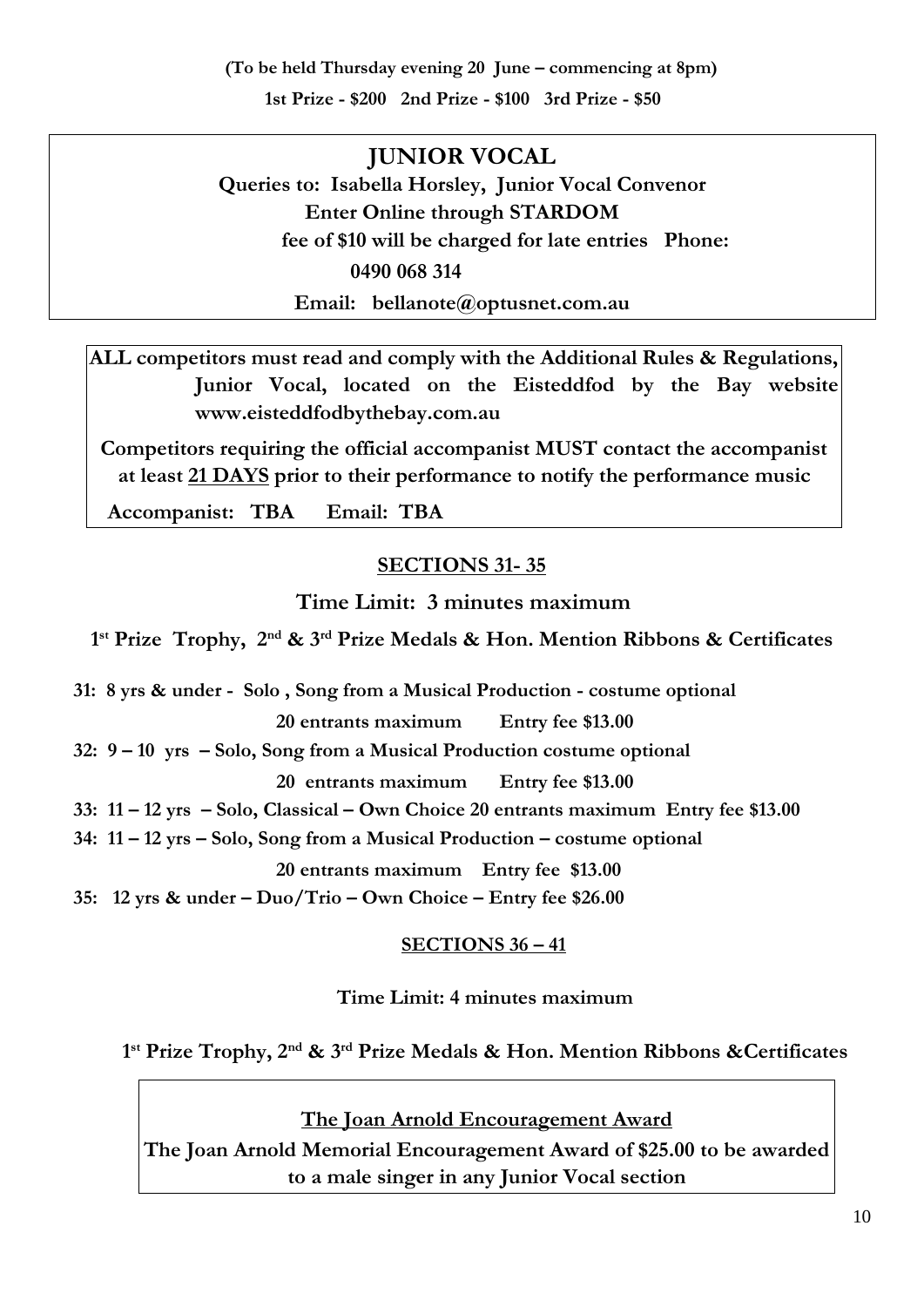### **who, in the opinion of the Adjudicator, shows promise (Sponsored by Julie Houghton)**

**36: 13 – 14 ys - Solo, Classical - Own Choice – 20 entrants maximum Entry fee \$13.00 37: 13 – 14 yrs - Solo, Song from a Musical Production - Own Choice - costume optional 20 entrants maximum Entry fee \$13.00 38: 14 yrs & under - Duo/Trio - Own Choice Entry fee \$26.00 39: 15 – 16 yrs - Solo, Classical - Own Choice – 20 entrants maximum Entry fee \$13.00 40: 15 – 16 yrs - Solo, Song from a Musical Production - costume optional 20 entrants maximum Entry fee \$13.00 41: 16 yrs & under - Duo/Trio - Own Choice Entry fee \$26.00** 

#### **SECTIONS 42 – 47**

| 42: 18 yrs & under - VCE Classical Vocal                                  |
|---------------------------------------------------------------------------|
| Song taken from 2019 VCE Syllabus Entry fee \$16.00                       |
| 43. 18 yrs & under - VCE Contemporary Vocal                               |
| Song taken from 2019 VCE Syllabus Entry fee \$16.00                       |
| 44: 18 yrs & under - Solo, Gershwin / Jazz - Own choice Entry fee \$16.00 |

**45: 18 yrs & under – Duo/Trio – Own Choice Entry fee \$26.00**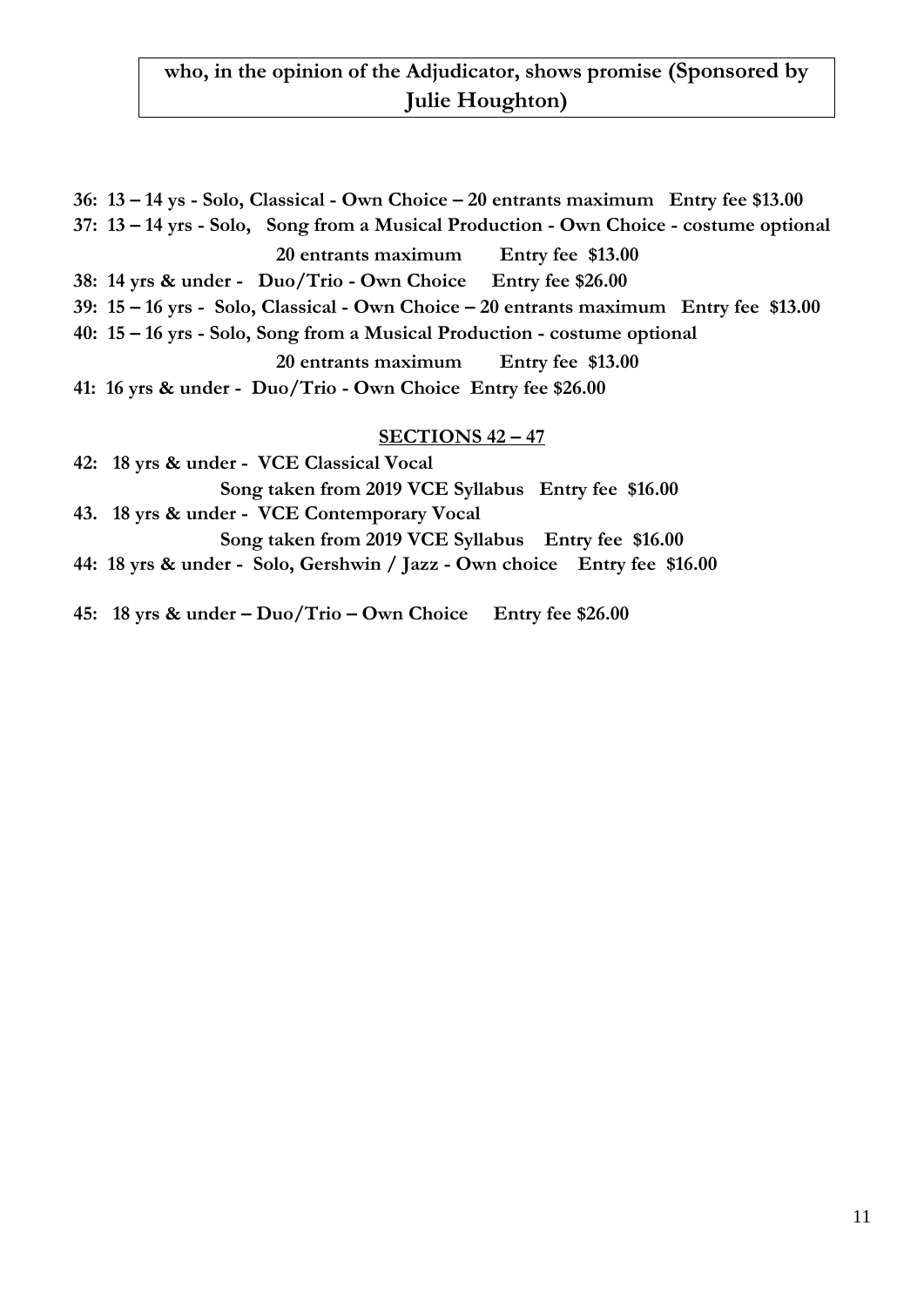#### **SECTION 46:**

#### **THE ROBERT DRYDEN MUSIC THEATRE AWARD**

**17 – 18 yrs – Solo, Song from Musical Production – Own Choice Costume optional Entry fee \$16.00** 

> **1 st Prize \$100.00 2nd Prize \$50.00 3rd Prize Medal and Certificates awarded (Sponsored by Robert Dryden)**

#### **SECTION 47:**

**THE DORIS BERWICK AWARD 17 -18 yrs - Solo - Own Choice Entry fee \$16.00** 

**1st Prize \$100-00 2nd \$50.00 3rd Prize Medal & Certificates awarded (Sponsored by Ron Leigh's Music Factory, Brighton)** 

#### **SENIOR VOCAL**

**Queries to: Senior Vocal Convenor – Jill Page OAM** 

**Enter online through STARDOM A fee of \$10.00 will be charged for late entries** 

**Contact: 9551 2710 or 0412 161 399** 

**Email: jillbpage@gmail.com** 

#### **THE GABRIELLE ROBERTS MEMORIAL SCHOLARSHIP AN AWARD OF \$100**

**Based On Aggregate Points Gained From Sections 53, 54, 55, 56, 57** 

**We are grateful for the support of Jane Crowe for sponsorship of this award** 

**Sections 48, 49, 50, 51, 52, 58 to be held on SATURDAY 24 AUGUST 2018 Sections 53, 54, 55, 56, 57 to be held on SUNDAY 25 AUGUST 2018**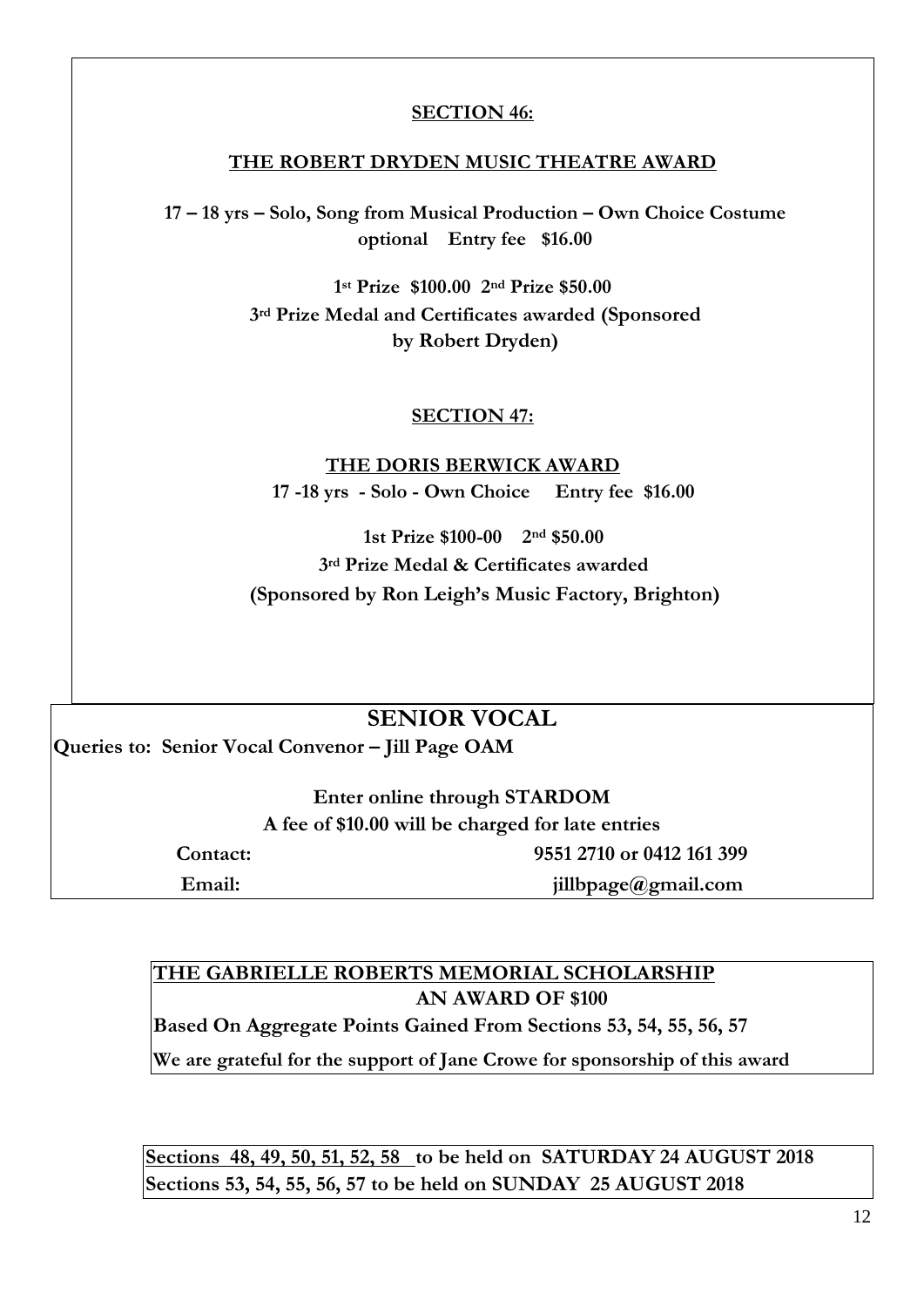## **Section 59 to be held on THURSDAY 29 AUGUST 2018 Accompanist – Linda O'Brien – 9380 8800 / 0409 130 789 Competitors requiring the official accompanist MUST contact the accompanist at least 21 DAYS prior to their performance to notify the performance music**

#### **ALL competitors must read and comply with the Eisteddfod by the Bay Rules and Regulations, located at the back of the Schedule and website [www.eisteddfodbythebay.com.au](http://www.eisteddfodbythebay.com.au/)**

### **Saturday 24 August 2019**

#### **48: Stephen Sondheim Award – Entry fee \$16 Costume optional**

#### **Sponsored by Ian Nisbet Vocal Coaching**

Entrants must perform one song by composer and lyricist Stephen Sondheim and must be performed from memory

Winner - \$300, Runner up, HM

**49: Gilbert and Sullivan Comic Opera Prize – Solo – Entry fee \$16** *Costume optional*

1st Prize - \$300, 2nd Prize - \$150, 3rd Prize - \$50

#### **50: Gilbert and Sullivan Comic Opera Prize –**

**Ensemble - Duet, Trio, Quartet, Quintet – Entry fee \$16** *Costumes optional*

1st Prize - \$300, 2nd Prize - \$150, 3rd Prize - \$50

Entrants may sing in one or both sections. Songs must be performed from memory

#### **Both sections are sponsored by Diana Burleigh**

**51:** Open Age - Contemporary song from Contemporary Music Theatre – Entry fee \$16 1st Prize - \$60, 2nd Prize - \$30, 3rd Prize - \$15 *Costume optional*

#### **52: Open Age - Song from Operetta/Musical Theatre – Own Choice - Entry fee \$16**

1st Prize - \$60, 2nd Prize - \$30, 3rd Prize - \$15 *Costume optional* 

#### **58. LIEDER - Must be sung in original language Entry fee \$17**

1st Prize - \$400, 2nd Prize - \$200, 3rd Prize - \$100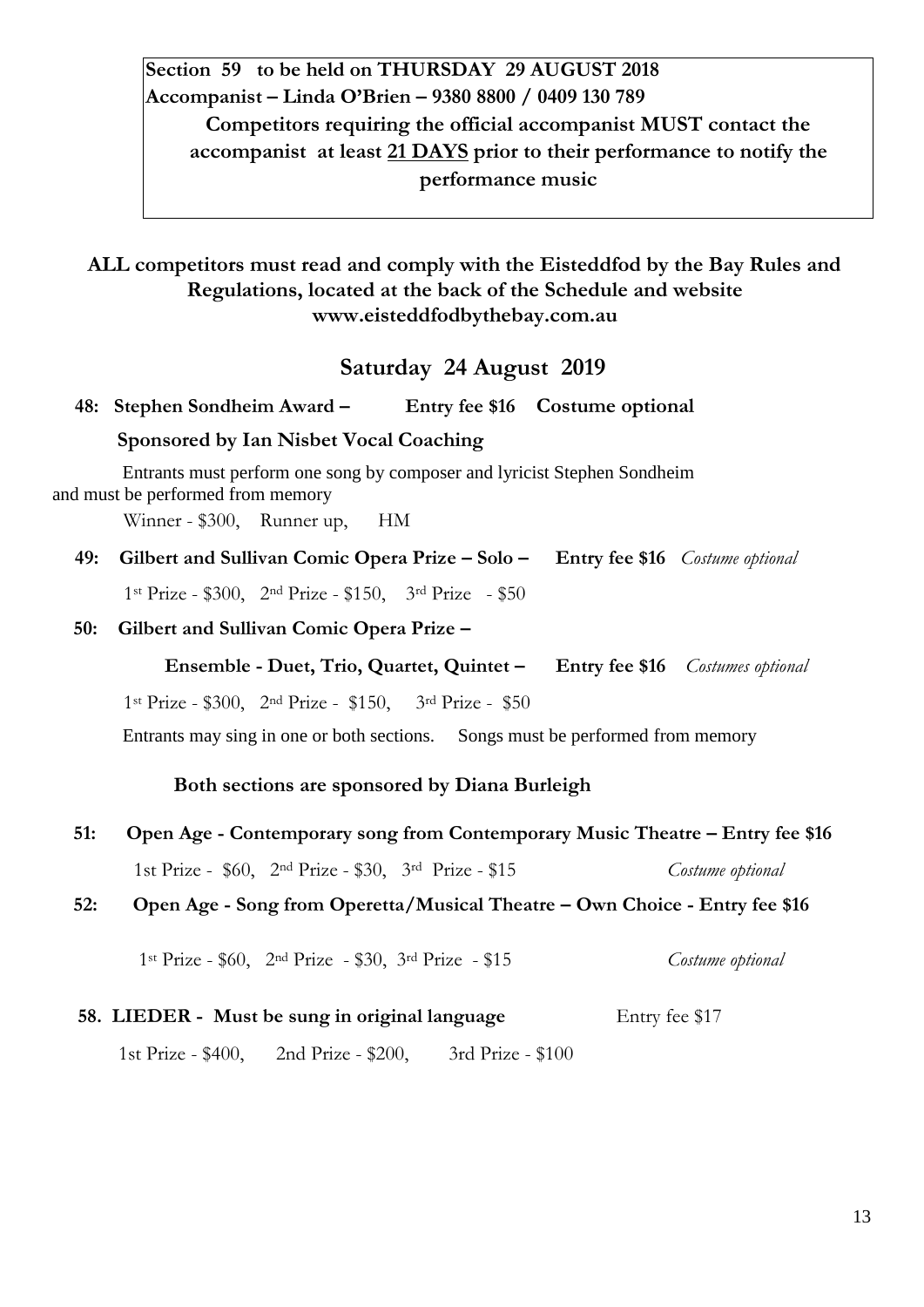### **Sunday 25 August 2019**

|            | 53: 21 yrs & under $-$ Solo $-$ Own Choice $-$ Time Limit 3 mins                                             | Entry fee \$16 |
|------------|--------------------------------------------------------------------------------------------------------------|----------------|
|            | 1st Prize - \$60, 2nd Prize - \$30, 3rd Prize - \$15<br>54: Open Age – Solo – Own Choice - Time limit 4 mins | Entry fee \$16 |
| 55:        | 1st Prize - \$80, 2nd Prize - \$40, 3rd Prize - \$20<br>Open Age – Sacred Solo/Oratorio – Own Choice         | Entry fee \$16 |
|            | 1st Prize - \$60, 2nd Prize - \$30, 3rd Prize - \$15                                                         |                |
|            | The Miriam Vernon Memorial Award                                                                             |                |
| <b>56:</b> | Open Age – An Art Song – Own Choice<br>1st Prize - \$100, 2nd Prize - \$60, 3rd Prize - \$40                 | Entry fee \$16 |

 **Sponsored by the Victorian Chapter of the Australian National Association of Teachers Of Singing Ltd.** 

**57 Open Age – Song by an Australian Composer – Own Choice** Entry fee \$16

1st Prize - \$60, 2nd Prize - \$30, 3rd Prize - \$15

#### **Thursday 29 August 2019**

#### **59: THE ARIA FROM GRAND OPERA**

#### **Language optional** Entry fee \$20

(Entrants must compete in at least one other section in the Senior Vocal competition)

1st Prize - \$1,000 2nd Prize - \$500, 3rd Prize - \$250

### **PIANOFORTE**

**Queries to: Pianoforte Convenor – Denise Grocke AO Enter Online through STARDOM A fee of \$10.00 will be charged for late entries Contact: 9589 4284 or 0402 579 819 Email: denisegrocke2@gmail.com** 

## **A Photocopy of Music is required for Adjudicator Remember to number at least every fourth bar of the photocopy of your music Age is taken as at 1st June 2019**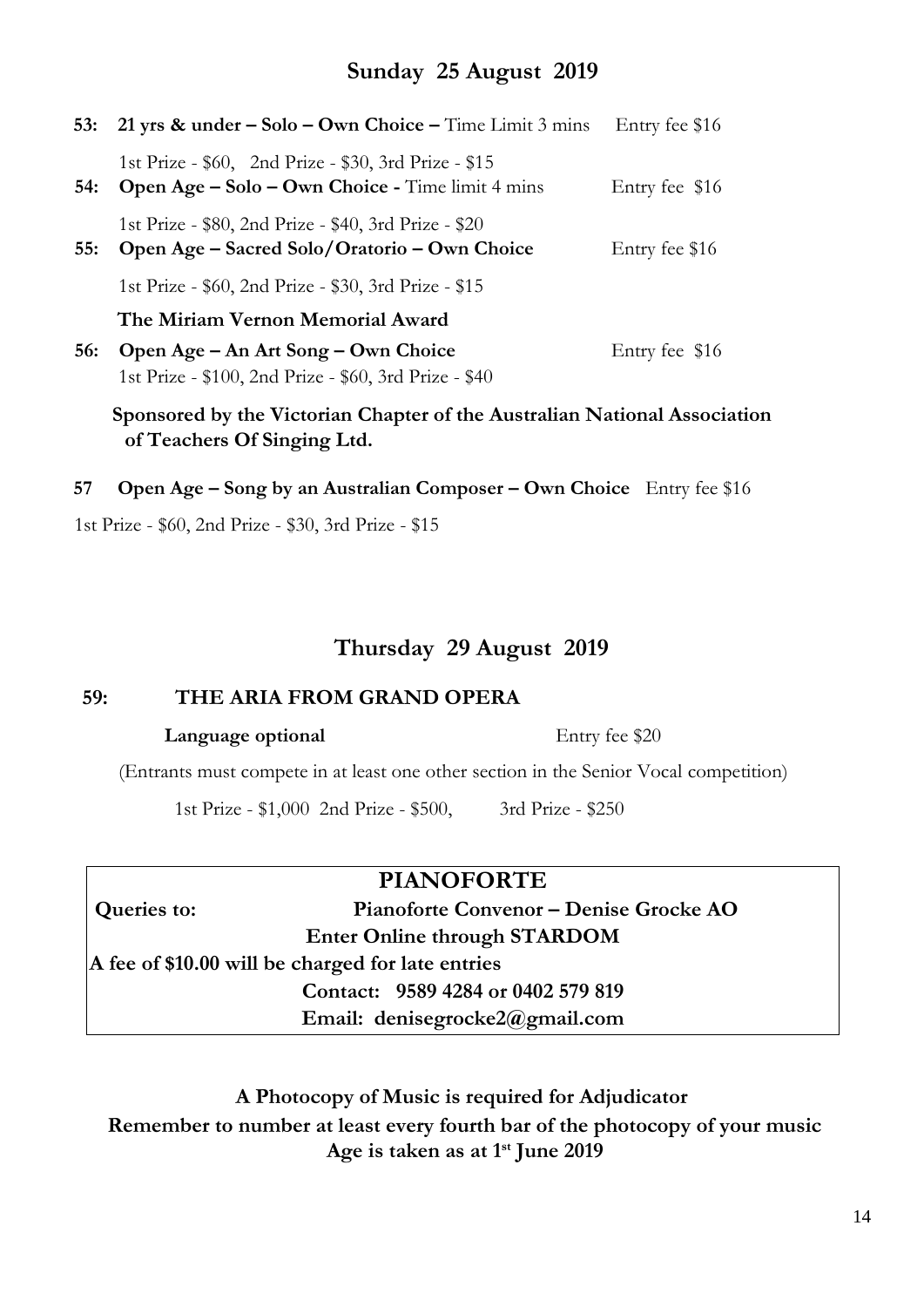#### **SECTIONS 60– 64 Entry fee - \$13.00**

**60: 6 - 7 Yrs** - **Own Choice Solo -** time limit 2 minutes - 20 entrants maximum **61: 8 – 9 Yrs** - **Own Choice Solo -** time limit 3 minutes - 20 entrants maximum **62: 10 – 11 Yrs - Own Choice Solo -** time limit 3 minutes - 20 entrants maximum **63: 12 – 13 Yrs – Own Choice Solo -** time limit 3 minutes – 25 entrants maximum **64: 14 – 15 Yrs – Own Choice Solo -** time limit 5 minutes – 25 entrants maximum

1 st Prize Trophy, 2nd & 3rd Prize Medals & Certificates

#### **(Sections 60– 64 Sponsored by: Mrs. Gwen Rand)**

#### **SECTION 65 Entry fee - \$16.00**

 **THE REG AND LIL LEWIS MEMORIAL ROMANTIC ERA TROPHY 16 Yrs & Under – Own Choice – Solo** time limit: minimum 4 minutes – maximum 6 minutes

25 entrants maximum

1st Prize \$200, 2nd Prize \$75, 3rd Prize \$25 & Certificates

**(Section 65 Sponsored by Mark Dreyfus QC, MP, Federal Member for Isaacs)** 

**Past 1st prize winners of this section are not eligible to enter again** 

**SECTION 66 Entry fee - \$20.00**

## **THE MARGARET GREEN JUNIOR PIANOFORTE SCHOLARSHIP**

**16 Yrs & under – Own Choice Solo –** time limit – 6 minutes

25 entrants maximum

1 st Prize \$350, 2nd Prize \$100, 3rd Prize \$50 & Certificates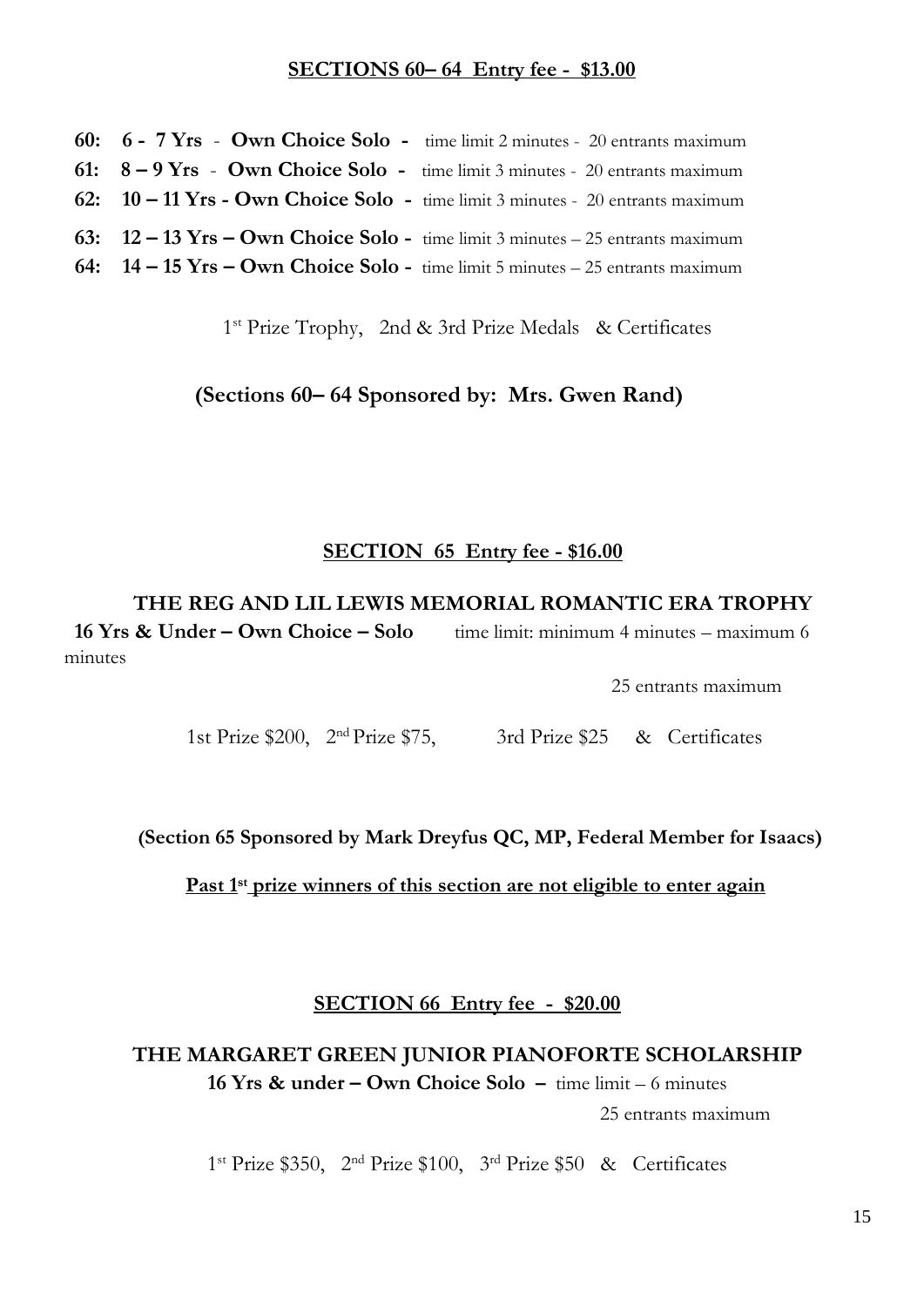**(Sponsored by: Graham & Janice Henry)** 

## **SECTION 67 Entry fee - \$22.00**

## **THE YMF**

## **SENIOR PIANOFORTE SCHOLARSHIP**

**16 years to 23 years - 2 works of contrasting styles –**  Time limit: 12 minutes maximum

Limited to 15 entrants

**1 st Prize \$1,000 2nd Prize \$500 3 rd Prize \$250** 

**(Sponsored by YMF)** 

**Past First Prize winners of this Section are not eligible to enter again** 

## **Rules & Regulations - Conditions of Entry - 2019**

**Conditions Of Entry Are Relevant To All Sections and need to be Read And Observed By All Participants**

### **AGE OF COMPETITORS:**

**WILL BE TAKEN AS AT 1ST JUNE IN THE CURRENT YEAR** 

#### **ENTRIES**:

1. **Entries** are not valid until full entrance fee is received.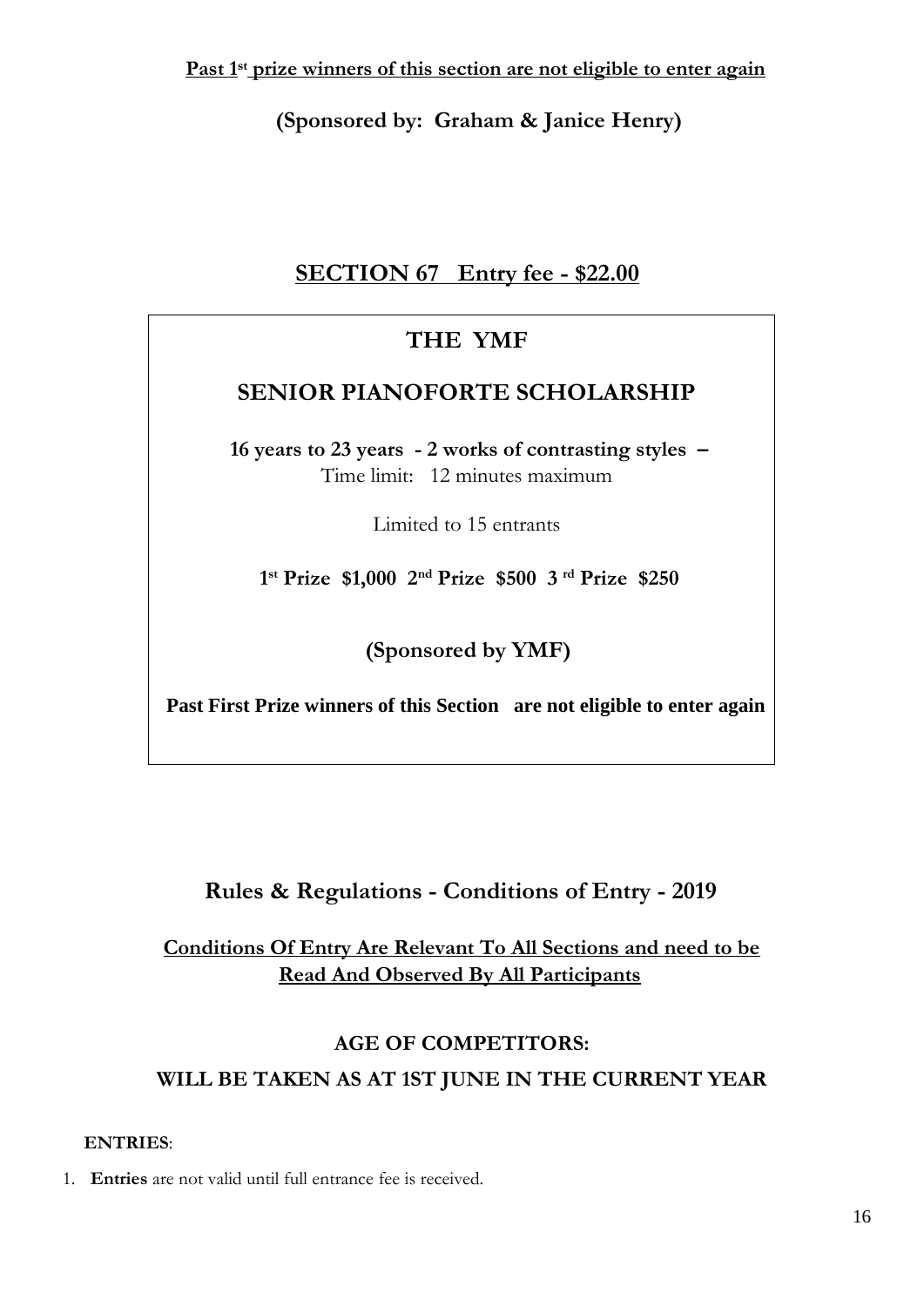- 2. **Entries and payment by credit card can be lodged via STARDOM online at stardom.com.au Please see PAYMENT METHODS page for full details**
- 3. **LATE ENTRIES:** will be at the discretion of the Section Convenor and will depend on entry numbers. **You need to contact the relevant Section Convenor direct if you are applying for late entry. There will be a late fee of \$10.00 for all sections.**
- 4. **ENTRY FEES:** will not be refunded unless a section is cancelled.
- 5. In the event of there being an insufficient number of entries in any section, the Committee reserves the right to merge, delete or otherwise alter any such section, including the cash prize.
- 6. **Please note that Pianoforte & Junior Vocal sections have limits on the number of entrants that can be accepted**

#### **ADJUDICATOR**:

- 7. The Adjudicator shall have the power to divide and if a satisfactory standard is not attained, to reduce or withdraw the awards and this decision will be final.
- 8. The Adjudicator's decision, in all cases, will be final.
- 9. Any approach to the Adjudicator by a competitor or the parent, teacher or friend during the competition is absolutely forbidden and may result in disqualification.
- 10. The Committee reserves the right to appoint a substitute Adjudicator for an announced Adjudicator, and to divide any section for adjudication.
- 11. Convenors may act as Adjudicator's Assistant in an Eisteddfod Section but not the section that they convene.
- 12. The decision of the Committee in all questions and disputes arising out of, or not provided for by these conditions shall be final. All entries shall be received subject to this provision, and shall not be subject to any appeal at law.
- 13. **PROTEST RULE**: Any protest must be made in writing signed by the person protesting and lodged at the registration table, either before the section with proof, or 30 minutes after the adjudication is announced, with a reason for protesting.

#### **COMPETITORS: All competitors perform at their own risk**

- 14. A competitor may be liable for disqualification if not at the Venue when called.
- 15. Competitors must appear in the order in which their names are listed in the programme, unless arrangements are made with the Section Convenor beforehand.
- 16. **A piece may be performed once only and is not to be repeated in another section by the same competitor**.
- 17. Competitors are encouraged to dress neatly and appropriately for their performance.
- 18. Competitors who are not present for adjudication and have won a prize must make their own arrangements to obtain their award themselves. The Committee is not responsible.
- 19. **TIME LIMIT: must be adhered to when a time limit is specified or you will be disqualified**. Please check maximum times for each section and choose work accordingly.

#### **ACCOMPANISTS:**

20. **OFFICIAL ACCOMPANISTS WILL BE PROVIDED FOR RELEVANT SECTIONS, (excludes CHORAL), but you MUST contact the relevant accompanist at least 21 DAYS prior to performance. It is not acceptable to present your music to the accompanist on the day.**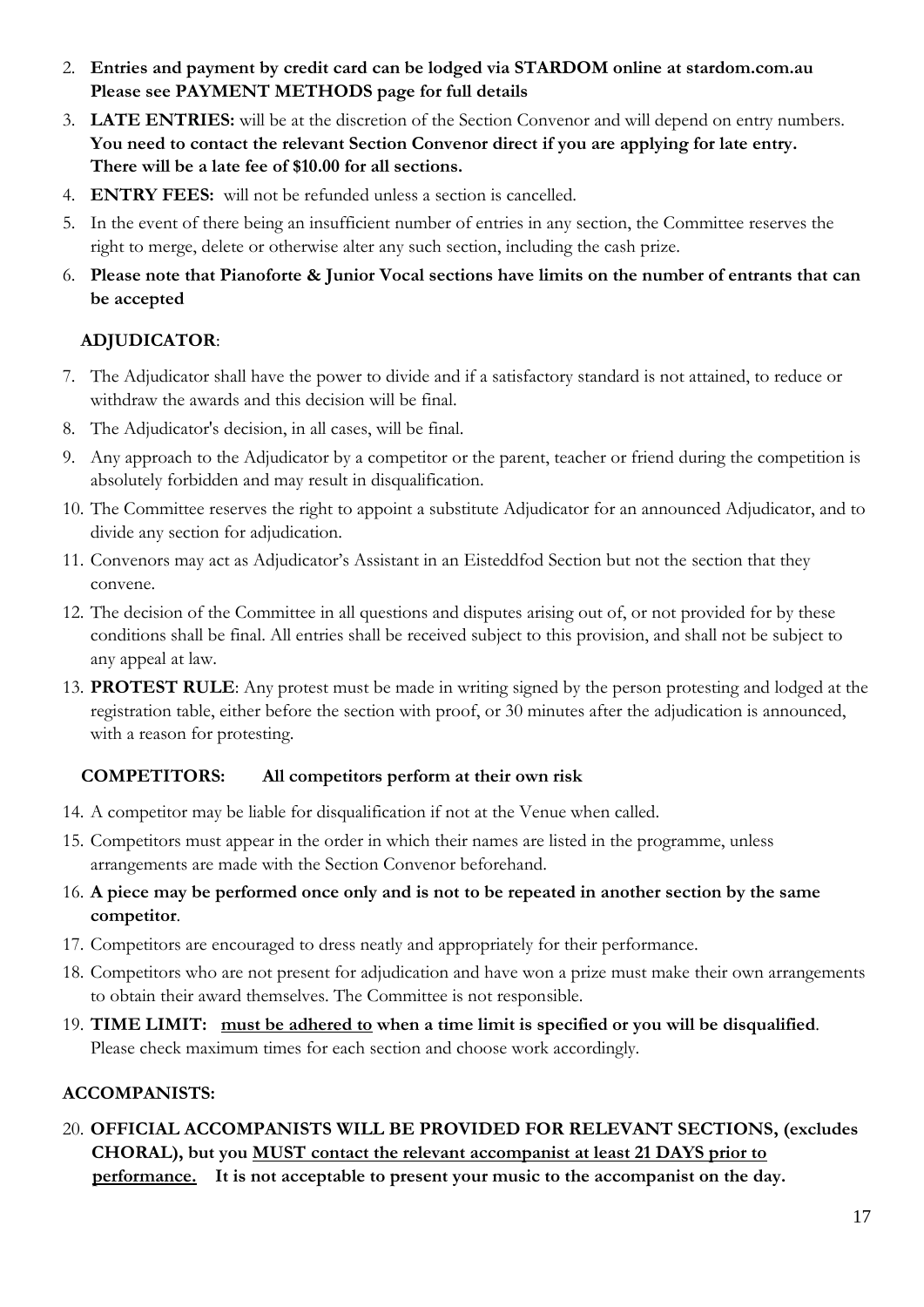#### 21. **THE ACCOMPANIST MUST HAVE AN ORIGINAL COPY OF THE MUSIC TO PLAY**

- 22. You may provide your own accompanist  **COPYRIGHT RULES:**
- 23. **It is the responsibility of the entrant to ensure that they comply with Australian Copyright Laws**. Please refer to **<http://www.apra-amcos.com.au/musicconsumers/musicatevents/eisteddfods.aspx>** to find the special guidelines for Eisteddfods. It is important that you follow the guidelines to avoid breaching copyright. The **Copyright Declaration** on our entry form and on our **STARDOM** entry site has been approved to take the place of the Form 1 referred to in the guidelines. A copy of the copyright guidelines can be found on our website at [www.eisteddfodbythebay.com.au](http://www.eisteddfodbythebay.com.au/)
- 24. Under **COPYRIGHT LAW** all competitors must produce an original copy of the music or book or an **authorised photocopy** which must be sighted at the Registration Desk before your performance.
- 25. Schools may use **AMCOS** stamped photocopies as per the AMCOS schools agreement
- 26. **A COPY OF THE MUSIC OR TEXT TO BE PERFORMED MUST BE PROVIDED FOR THE ADJUDICATOR in addition to your performance copy.** Music **- Please number every 4th bar of Adjudicator's copy if you are providing a photocopy (not required for music books)**
- 27. If a photocopy is provided for the Adjudicator, these copies must remain with the Section Convenor and will be destroyed.
- 28. **Please note iPad copies of music or text are not acceptable for the Adjudicator**
- 29. Venues have no photocopying facilities available, so **PLEASE MAKE SURE YOU BRING A SECOND COPY FOR THE ADJUDICATOR** of each piece you are performing.  **PRIVACY:**
- 30. **PHOTOGRAPHS: The Committee reserves the right to photograph any item or competitor who performs in any section of the Eisteddfod by the Bay. By submitting your entry you have automatically granted permission for digital images or photographs to be used for grant, promotional or marketing purposes. Please advise the relevant Section Convenor or registration desk if you would prefer your photo not to be used**
- 31. **PRIVACY:** Performers' names will appear in our official programmes and section results will be published on our website and Facebook page and may from time to time appear in media releases.
- 32. All personal information provided by an entrant is kept on a secure database for administrative purposes and is for the use of Eisteddfod by the Bay Inc. only. It will not be released to any other parties

#### **ON THE DAY:**

- 33. **PHOTOGRAPHY** You may take photos of your family members and friends **ONLY**. It is illegal to take photos of anyone without their permission
- 34. **MOBILE PHONES** must be switched off before entering the venue
- 35. **MEDICATION:** It is the responsibility of the entrant or their parent to ensure that any medication that they may require is carried with them at all times and that it is available at side of stage in the event that they may require it urgently. Entrants must have a responsible person present to administer the medication in case of an emergency as no First Aid Officer is available at any of our venues

#### **WE WOULD APPRECIATE IT IF YOU COULD ADVISE YOUR SECTION CONVENOR AT LEAST 24 HOURS BEFORE, IF YOU WILL NOT BE PERFORMING ON THE DAY**